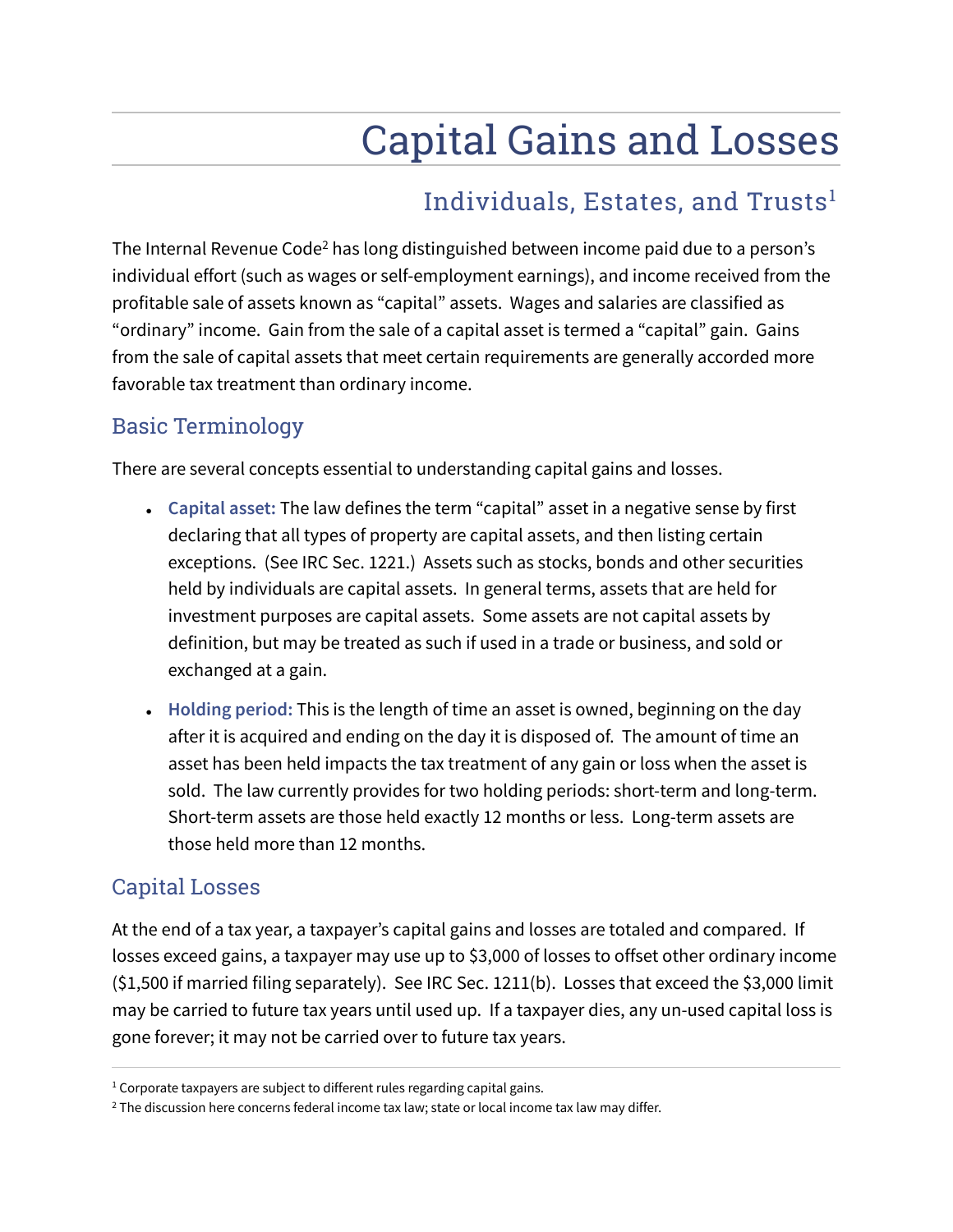### Capital Gains

Ordinary income such as wages and salaries can be taxed at marginal federal income tax rates as high as 37.0% Short-term capital gains are treated as ordinary income, taxable at the taxpayer's highest rate. Long-term capital gains are taxed at rates which are capped, and which may be less than a taxpayer's regular rate.

### Long-Term Capital Gains Tax Rates

Prior to the Tax Cuts and Jobs Act of 2017, the tax rate applied to individual long-term capital gains was linked to two factors:

- **Taxpayer's income tax bracket -**Those with a marginal tax bracket of less than 15.0% paid tax on capital gains at a 0.0% rate. Taxpayers with a marginal tax bracket between 15.0% and 39.6% paid tax on capital gains at a 15.0% rate. Finally, those with a marginal tax rate of 39.6% paid tax on capital gains at a 20% rate.
- **Type of capital gain –** By statute, real estate depreciation treated as capital gain was taxed at a 25.0% rate and gain from the sale of collectibles was taxed at a 28.0% rate.

The Tax Cuts and Jobs Act of 2017 (JCTA), effective for 2018 – 2025, changed the individual income tax rate structure $^1$ . Under prior law, individuals paid tax at marginal rates that included 10.0%, 15.0%, 25.0%, 28.0%, 33.0%, 35.0%, and 39.6%. TCJA introduced a tax rate structure that included marginal rates of 10.0%, 12.0%, 22.0%, 24.0%, 32.0%, 35.0%, and 37.0%.

TCJA generally retained the prior-law maximum rates on long-term capital gains. However, rather than linking the capital gains tax rates to the new tax rate structure, TCJA retained the 2017 dollar breakpoints for the 15.0% bracket and the 20.0% bracket and, for 2018, indexed them for inflation.<sup>2</sup> The table on the following page shows the capital gains tax rates applicable at various levels of taxable income in 2017 and 2018.

 $^{\rm 1}$  Under the TCJA, the individual income tax rate structure applicable in 2017 will return for tax years after 2025.

 $2$  The breakpoints are subject to adjustment for inflation in future years.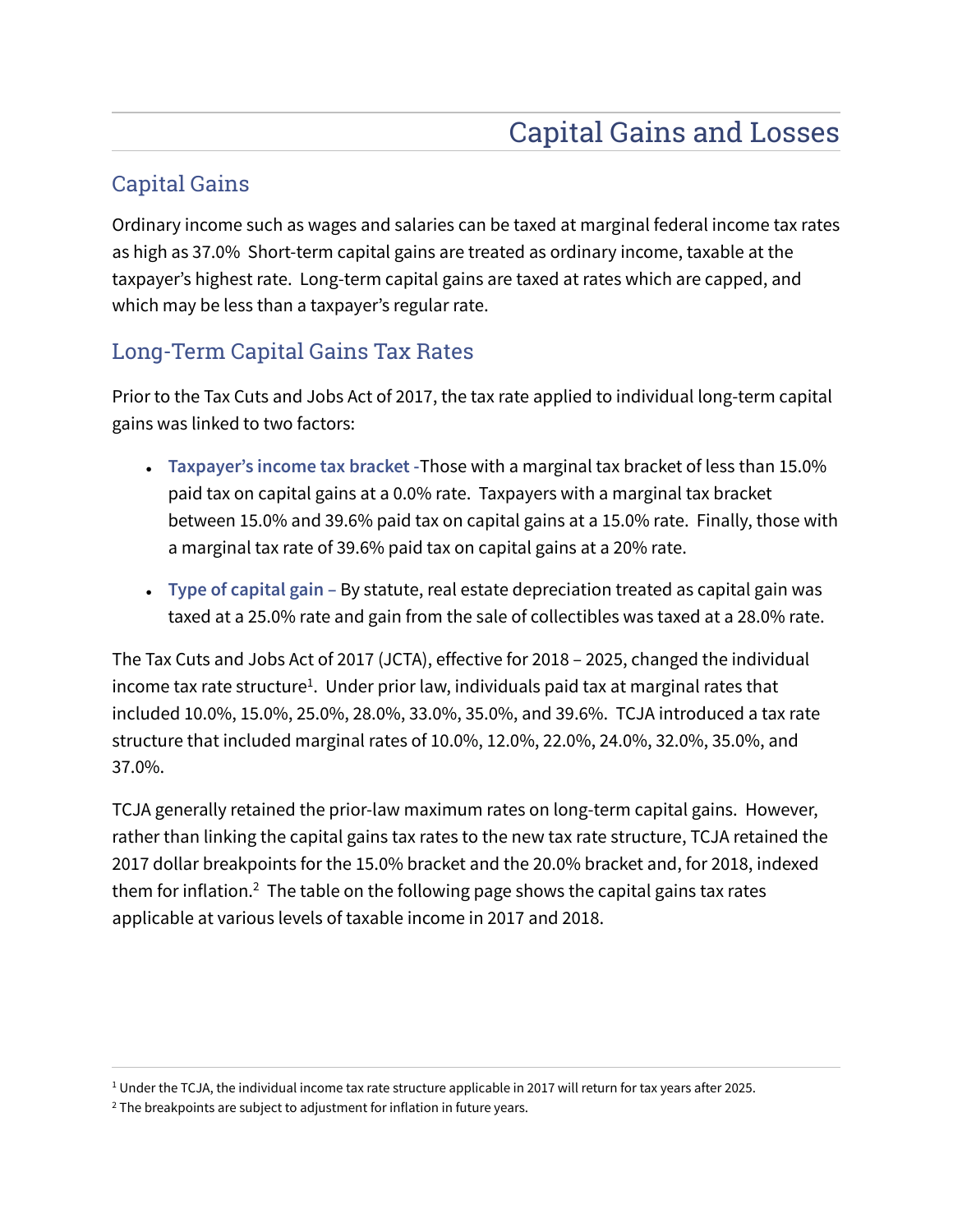# Capital Gains and Losses

| <b>Item</b>                                                             | 2017 Breakpoint                                                                                                                   | 2018 Breakpoint                                                                                                   | Capital<br><b>Gains Rate</b> |
|-------------------------------------------------------------------------|-----------------------------------------------------------------------------------------------------------------------------------|-------------------------------------------------------------------------------------------------------------------|------------------------------|
| Tax Bracket is less<br>than $15%$                                       | 15.0% bracket is reached when<br>taxable income reaches: Single:<br>\$37,950 HoH: \$50,800; MFJ:<br>\$75,900; MFS: \$37,950       | Taxable income less than:<br>Single: \$38,600; HoH: \$51,700;<br>MFJ: \$77,200; MFS: \$38,600                     | $0\%$                        |
| Tax bracket is equal<br>to or more than<br>15.0% and less than<br>39.6% | 39.6% bracket is reached when<br>taxable income reaches: Single:<br>\$418,400; HoH: \$444,550; MFJ:<br>\$470,700; MFS: \$235,350. | Taxable income less than:<br>Single: \$425,800; HoH:<br>\$452,400; MFJ: \$479,000; MFS:<br>\$239,500.             | 15%                          |
| Tax bracket is 39.6%                                                    | 39.6% bracket is reached when<br>taxable income reaches: Single:<br>\$418,400; HoH: \$444,550; MFJ:<br>\$470,700; MFS: \$235,350. | Taxable income equal to or<br>more than: Single: \$425,800;<br>HoH: \$452,400; MFJ: \$479,000;<br>MFS: \$239,500. | 20%                          |
| Real estate<br>depreciation treated<br>as capital gain $1$              | N/A                                                                                                                               | N/A                                                                                                               | 25%                          |
| Sale of Collectibles                                                    | N/A                                                                                                                               | N/A                                                                                                               | 28%                          |

### Special Rules for Personal Residence

Under current law, a taxpayer may exclude from income up to \$250,000 of gain from the sale of a principal residence, if the taxpayer has owned and used the property as his or her principal residence for at least two years of the five-year period ending on the date of the sale or exchange. Only one such exclusion is permitted every two years.

For married couples filing a joint return, the maximum exclusion amount is increased to \$500,000 if (a) either spouse meets the ownership requirement; (b) both spouses meet the use requirements, and (c) neither spouse is ineligible because of the one sale every two years rule. If a married couple does not meet the requirements for the \$500,000 exclusion, the amount of gain eligible for exclusion is the sum of the amounts to which each spouse would be entitled if they had not been married.

 $^1$  Gain in excess of recaptured depreciation is taxed at the taxpayers's regular capital gains rate.